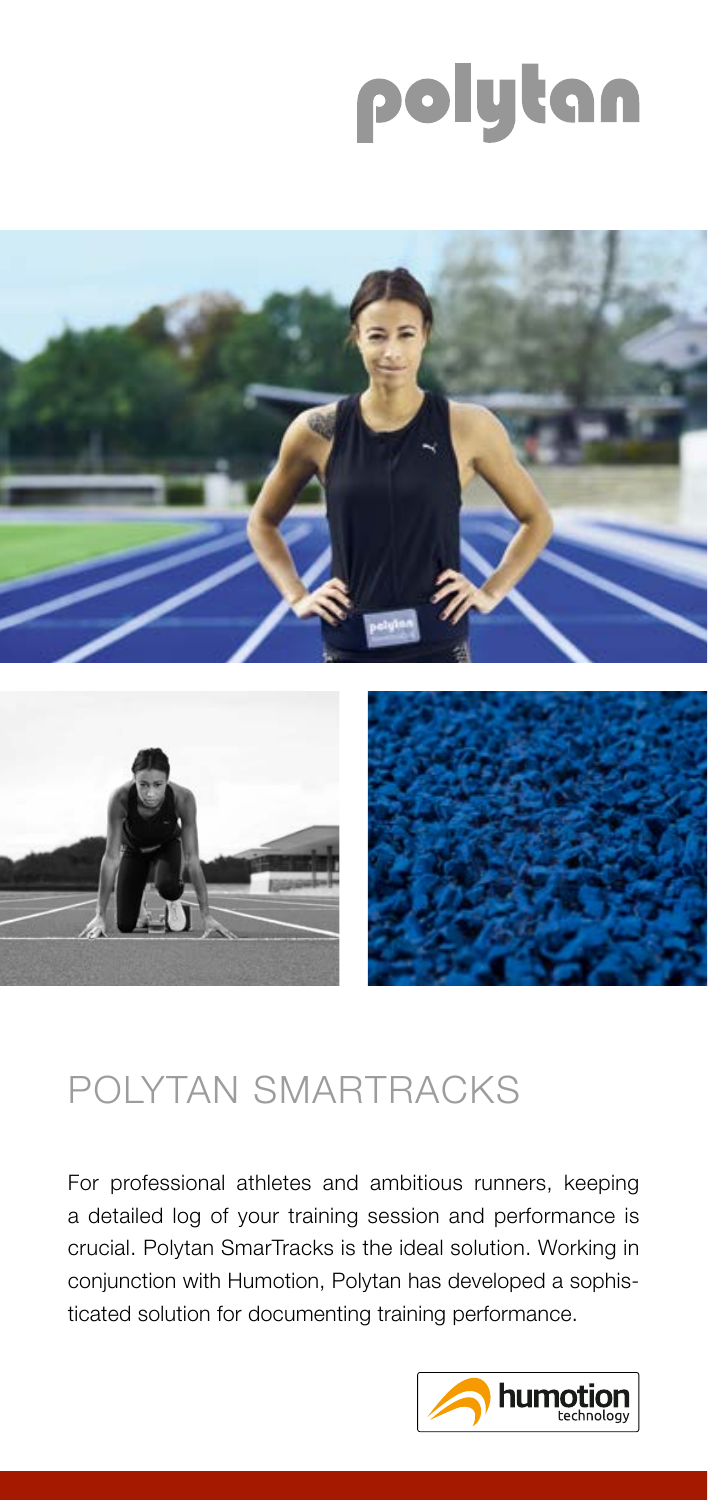## BECAUSE EVERY MILLISECOND CO

Whether it's the classic running disciplines of athletics or team sports like football and rugby, increasing numbers of athletes are relying on the possibilities afforded by digital performance diagnostics to optimise their performance.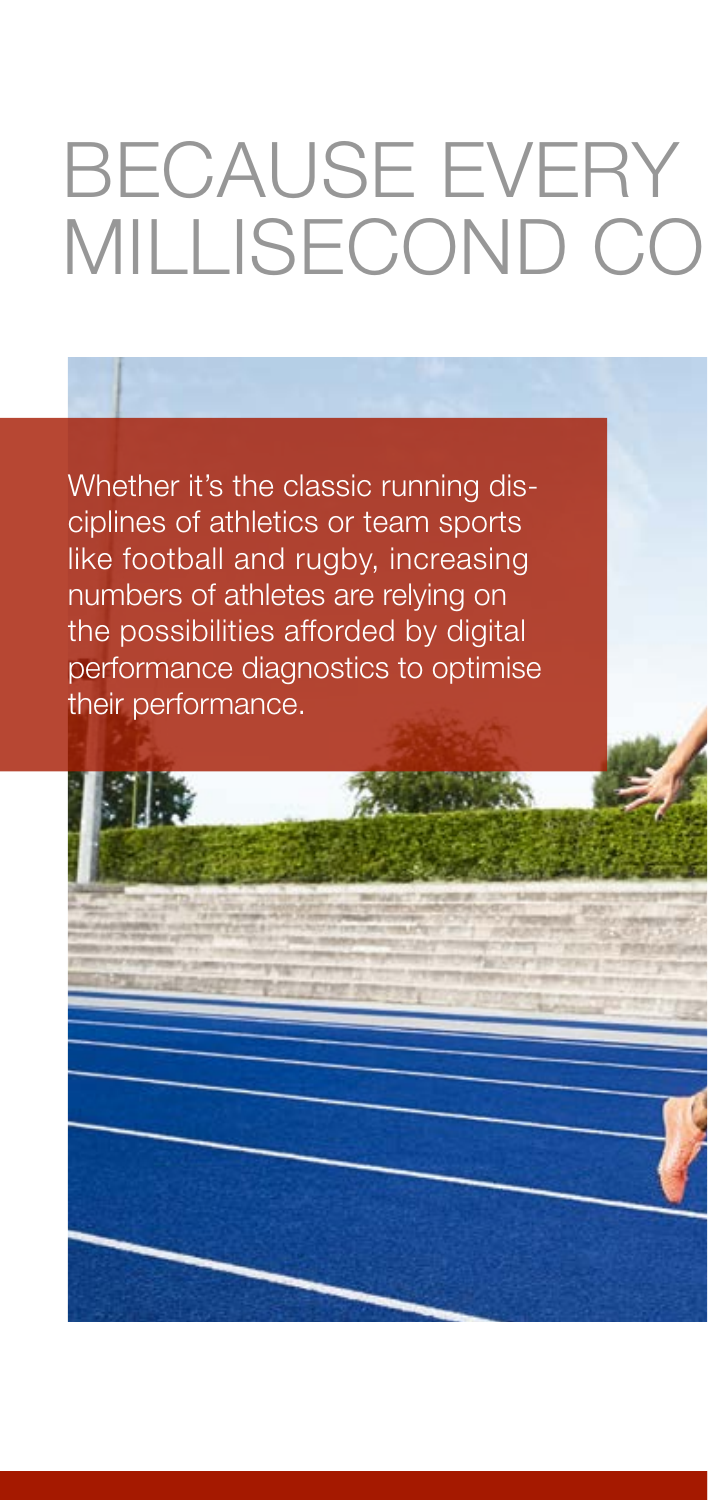# UNTS

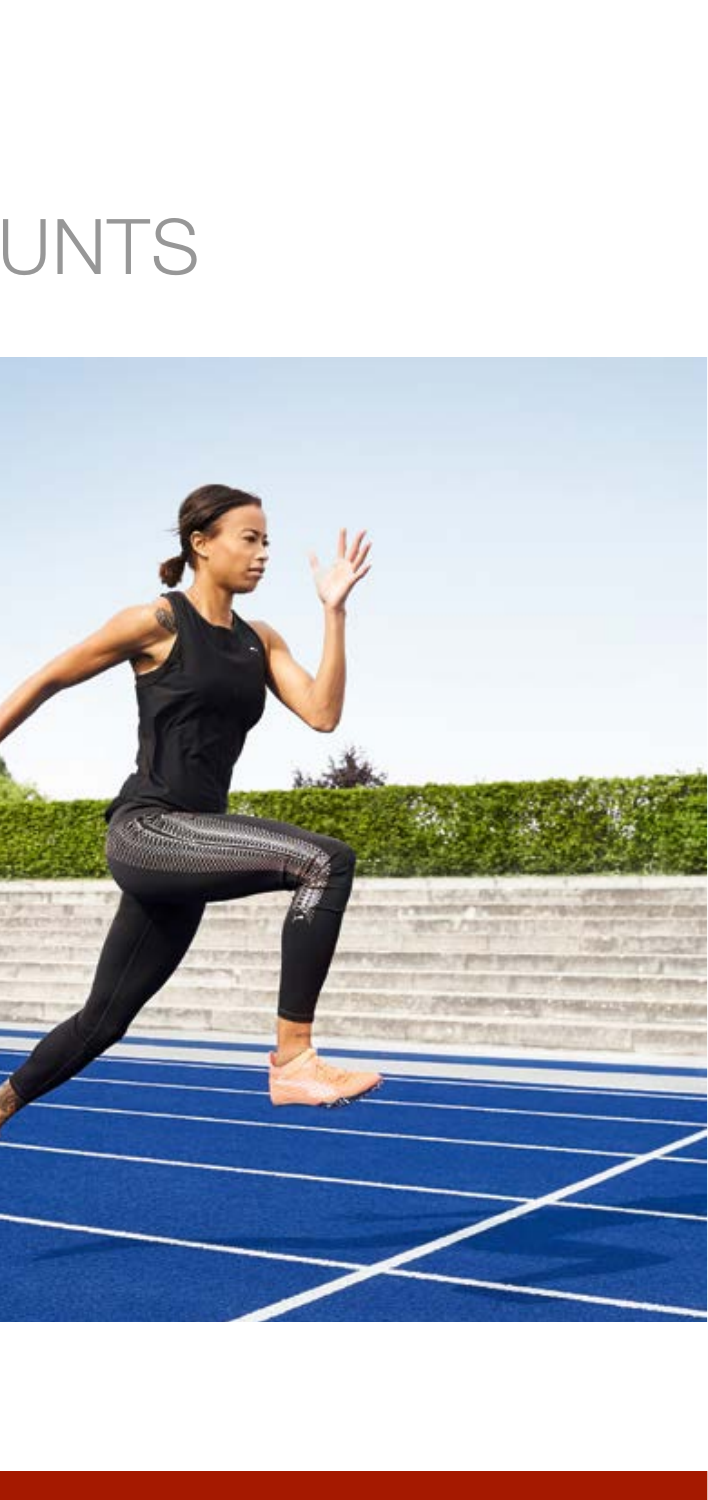

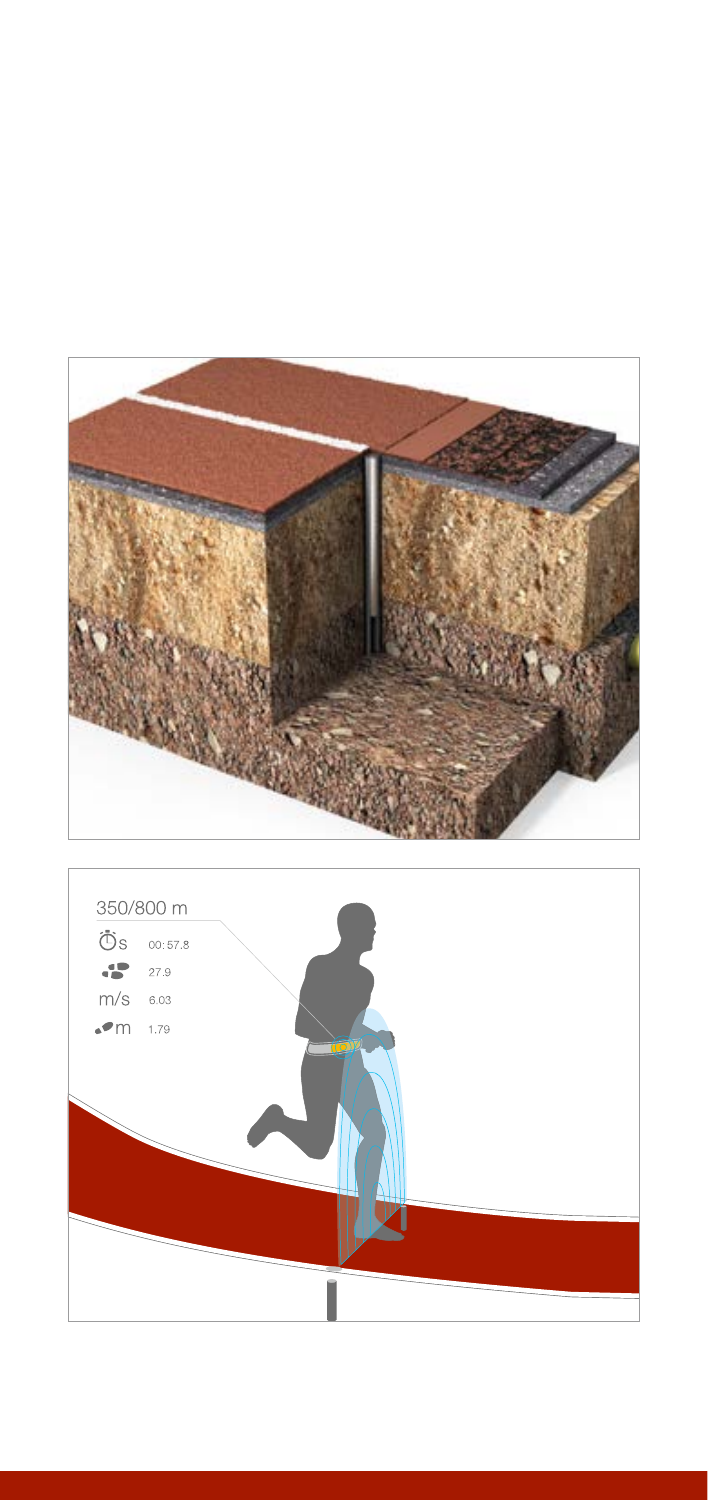## SMARTRACKS BY POLYTAN – THE INNOVATIVE IN-GROUND SYSTEM FOR PROFESSIONAL PERFORMANCE DIAGNOSTICS

With SmarTracks, Polytan offers an innovative, highly precise and easy to use system that is installed directly into the sports surface. In combination with the latest sensor technology, training activities in a variety of disciplines can be individually documented and analysed down to the millisecond.

## SMARTRACKS SYSTEM COMPONENTS

The Polytan SmarTracks system consists of SmarTracks timing gates that are invisibly integrated into the track or the field, a wearable sensor weighing just 12 g and the tried and tested SmarTracks diagnostics software produced by our partner Humotion. Alternatively, the system can also be used directly on a smartphone and the SmarTracks Run app. The number of users of this system is unlimited.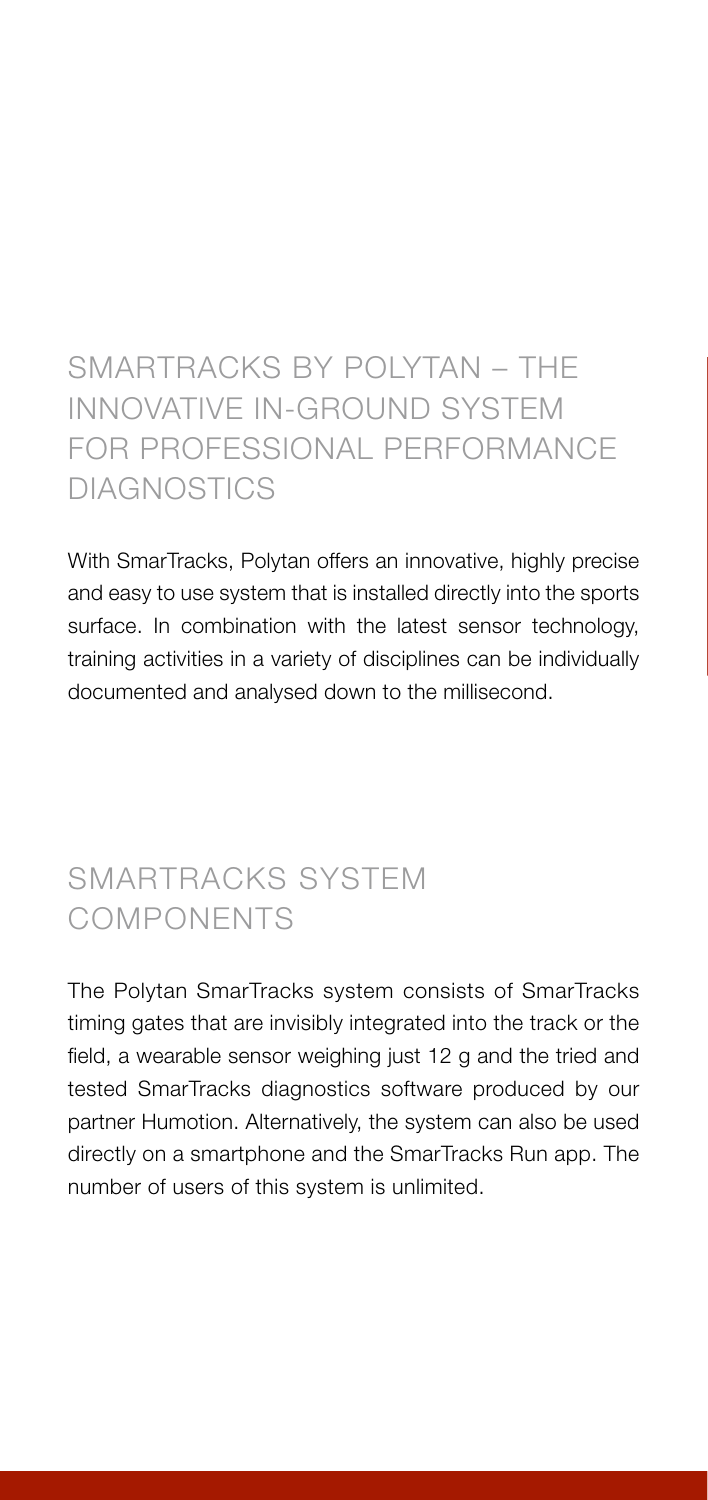## SIMPLE INSTALL AND USE

SmarTracks systems by Polytan are equally suitable for both running tracks and synthetic turf systems and can be integrated into both new and existing sports facilities with ease.

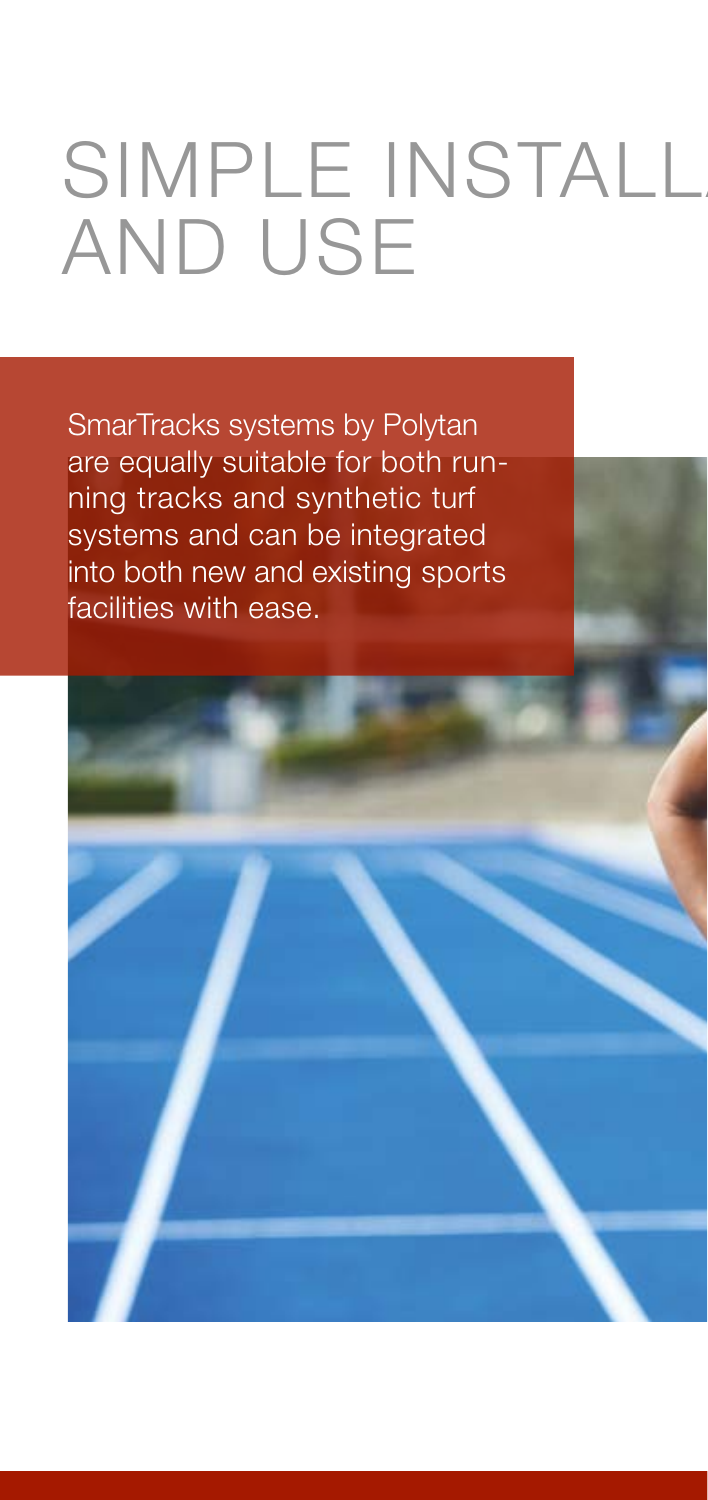# ATION

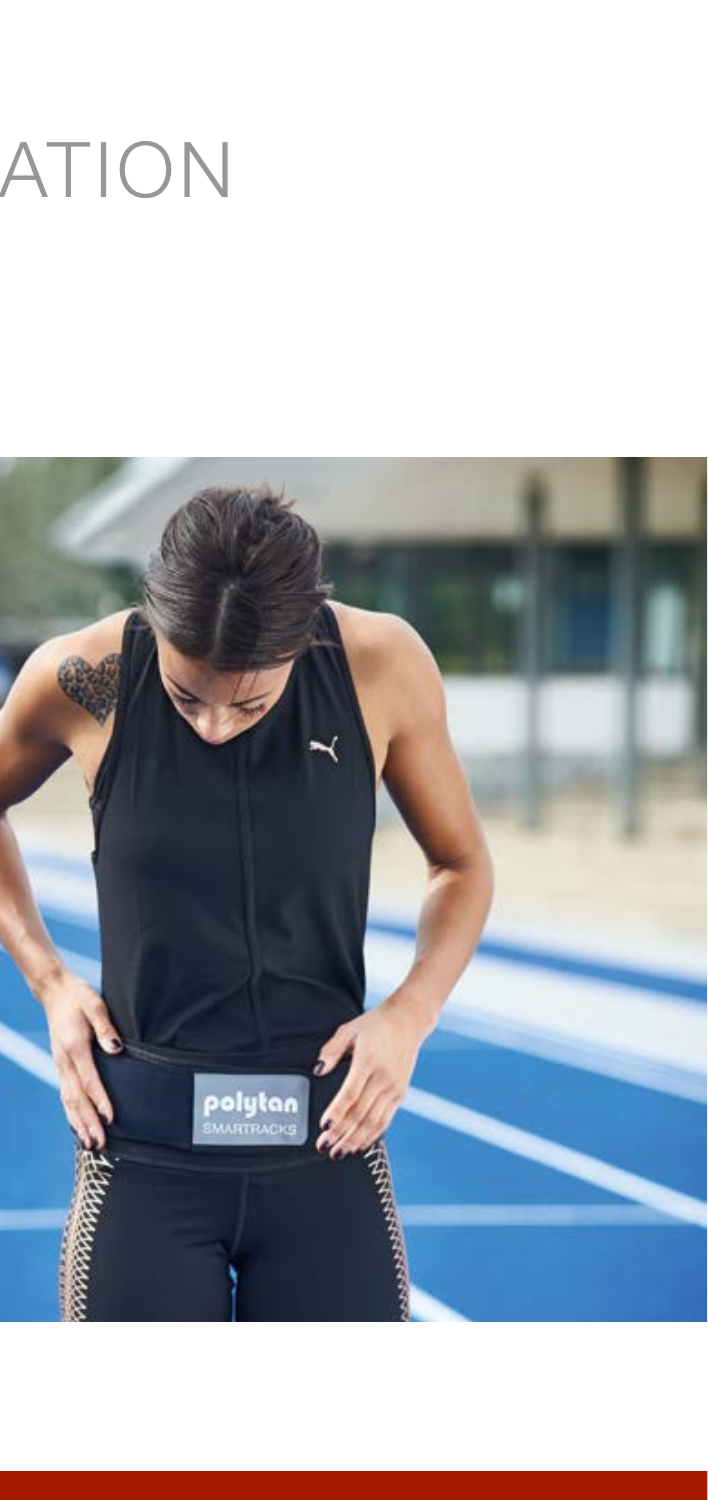







Download the free SmarTracks Run app to your smartphone.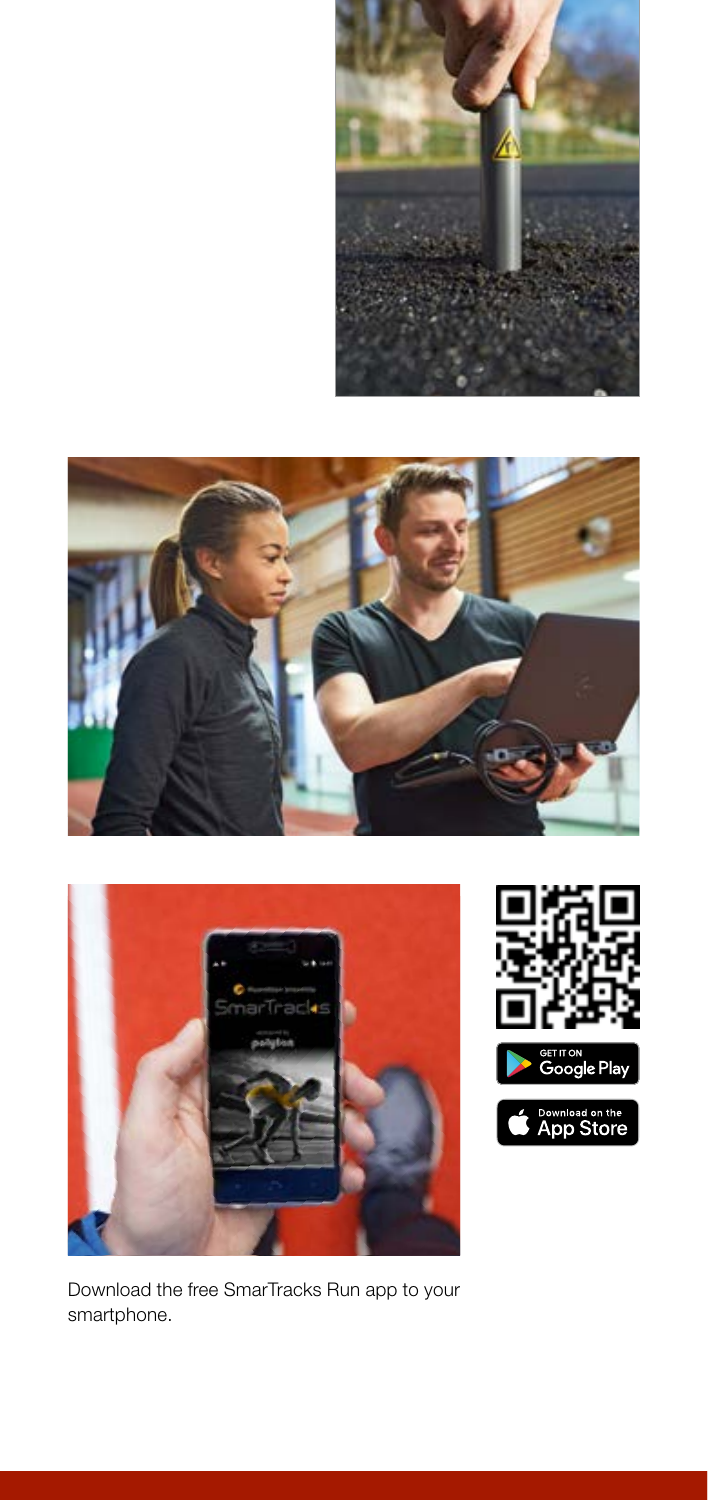### SMARTRACKS TIMING GATES

The SmarTracks timing gates are entirely maintenance-free magnetic timing gates made of permanent magnets that are permanently and securely installed in the ground. Unlike other systems, no expensive preparations, developments or conversions are needed for the performance diagnostics.

## WEARABLE SENSOR AND SMAR-TRACKS DIAGNOSTICS SOFTWARE

The SmarTracks sensor, which weighs in at just 12 g, is available for all athletes who want to train with as small a burden on them as possible at the highest possible level of precision. It can simply be worn on the body as a belt or a clip. All important parameters are recorded using the SmarTracks timing gates and displayed and evaluated clearly using the SmarTracks diagnostics software on a laptop.

## SMARTPHONE AND SMARTRACKS RUN APP

The free SmarTracks Run app was developed primarily for amateur athletes who want to optimise their training using digital performance diagnostics. The smartphone is worn in a standard running belt in the lumbar area. This means the software can use the sensors present in the smartphone in an optimal manner and record all relevant parameters using the SmarTracks timing gates. The data can be evaluated and analysed directly in the app.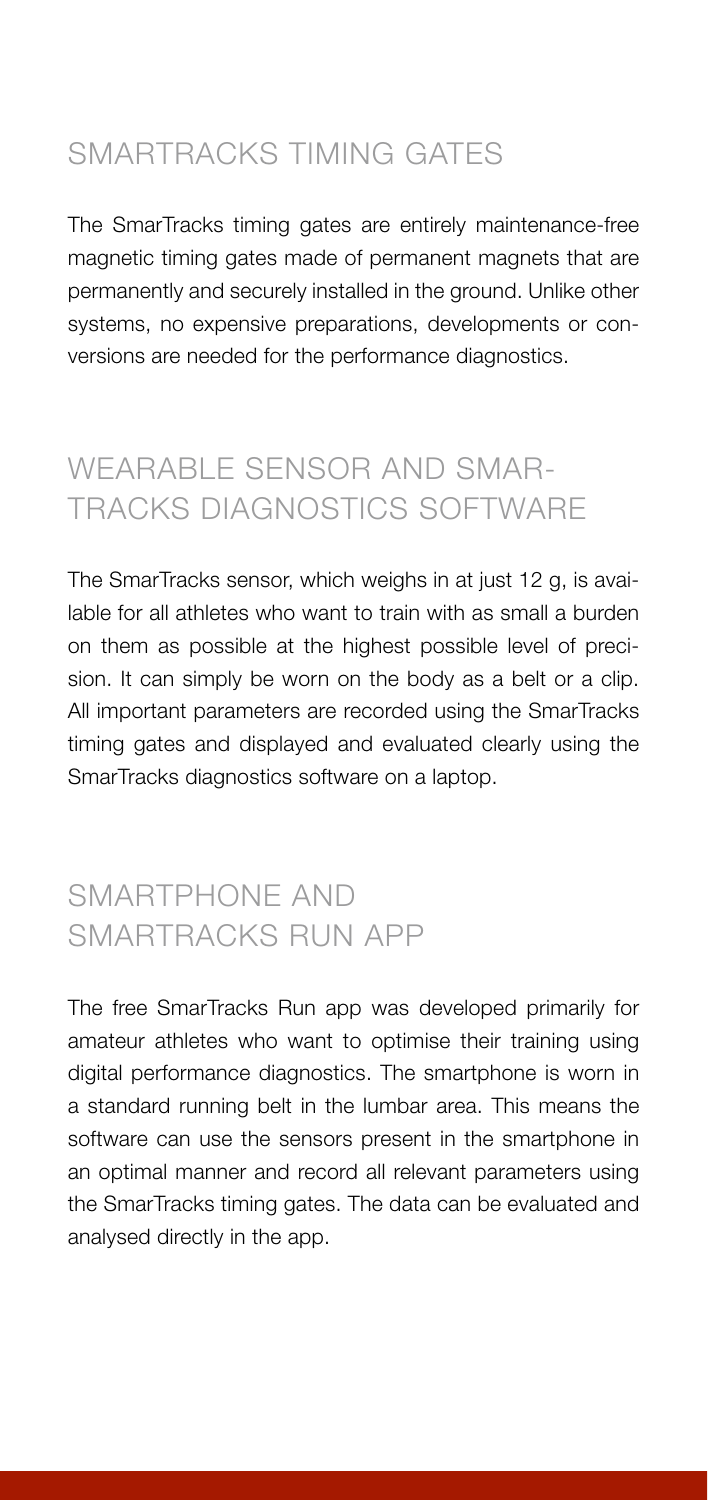## ONE SYSTEM – ENDLESS POSSI

### SMARTRACKS SYSTEM COMPARISON

| <b>REQUIREMENT</b>                                 | SMAR-<br><b>TRACKS</b> | LIGHT<br><b>BARRIERS</b> |
|----------------------------------------------------|------------------------|--------------------------|
| Lower cost for development<br>and removal          | ш                      |                          |
| Weather-resistant and<br>vandalism-proof           | ш                      |                          |
| Simultaneous measurements                          | ш                      |                          |
| Low measuring tolerances                           | ш                      | ш                        |
| Fully automated performance<br>diagnostics         | ш                      | ш                        |
| Measurement of step length<br>and frequency        | ш                      |                          |
| Documentation of speed,<br>running and rest phases | ш                      | ш                        |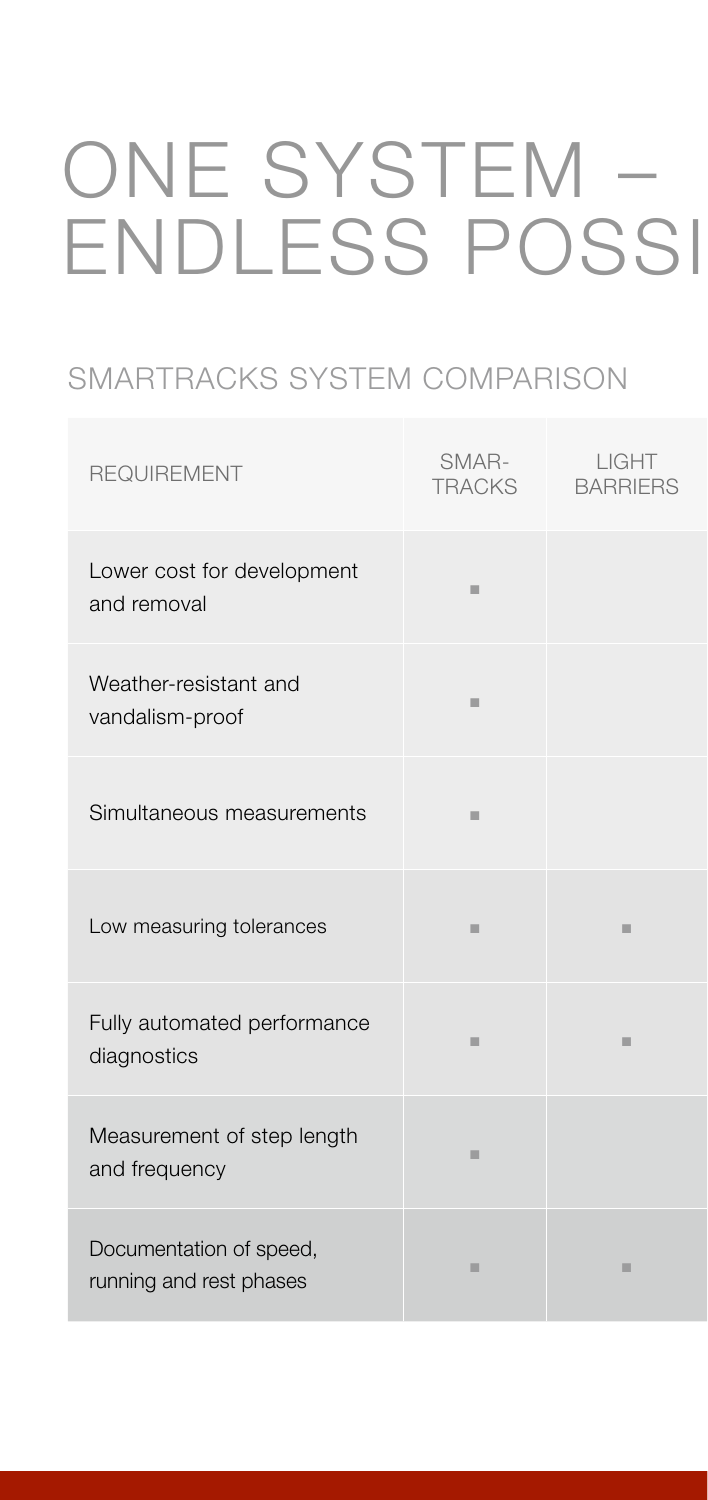## **BILITIES**



Athletics Hall of the Wilhelmsuniversität, Münster – equipped with SmarTracks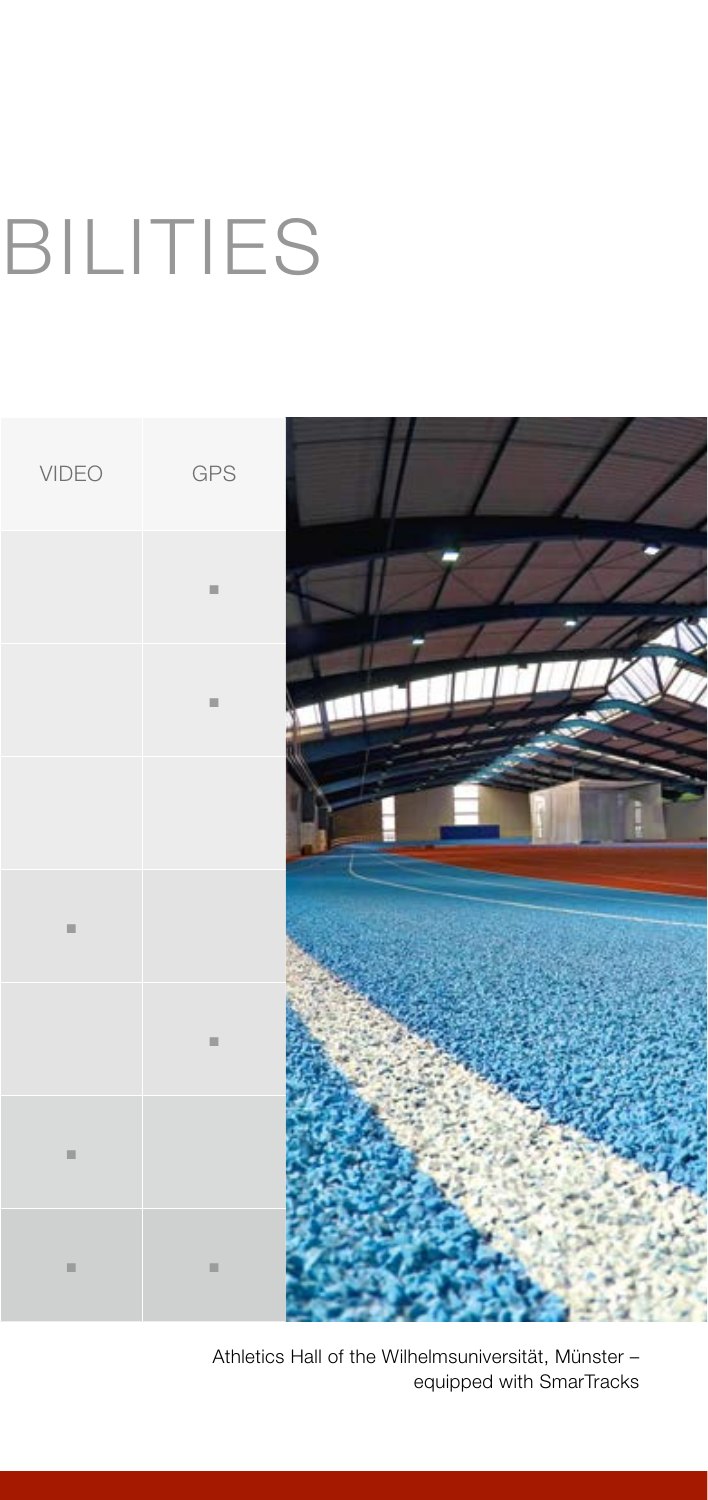## INTERVIEW WITH TATJANA PINTO

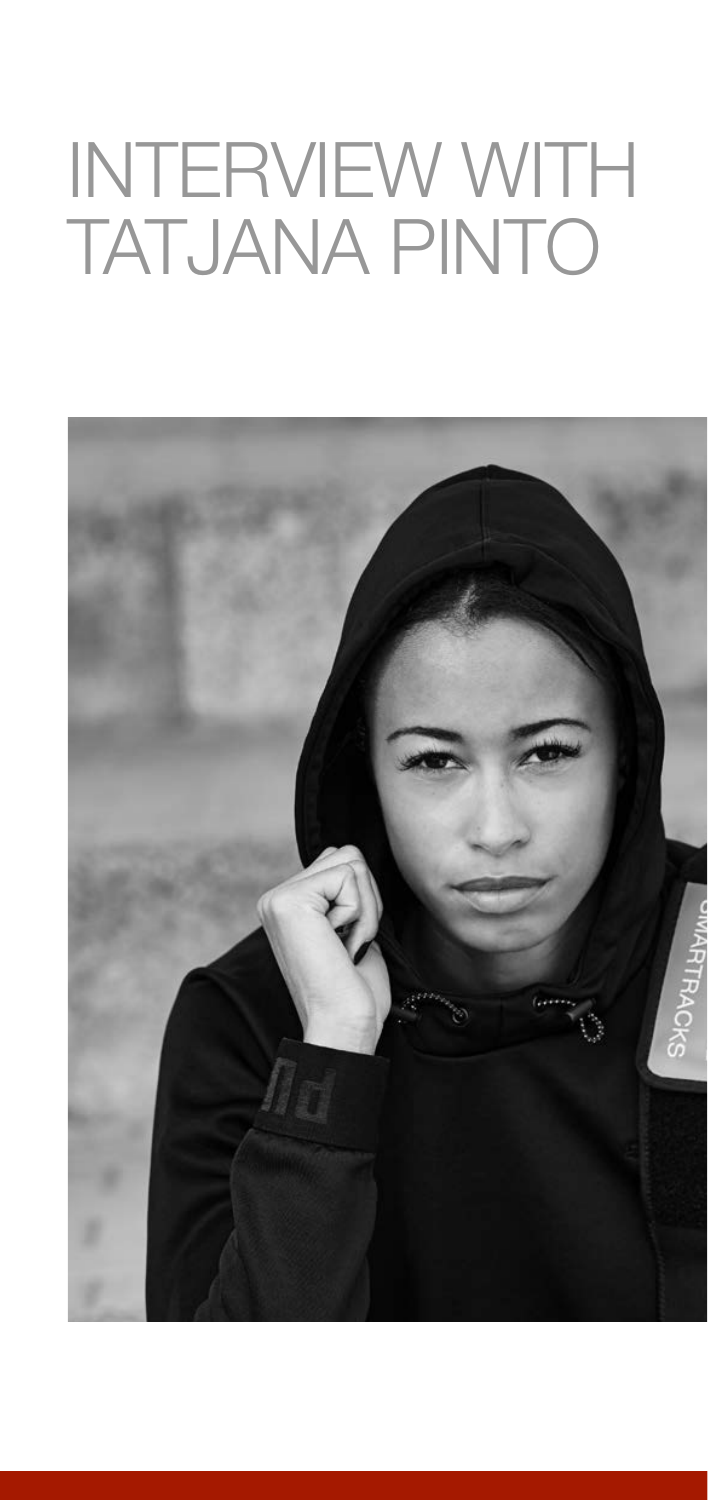"It's great that SmarTracks is an invisible system and doesn't bother me while I train. It means I can just do my training programme and I quickly get feedback about what I have achieved."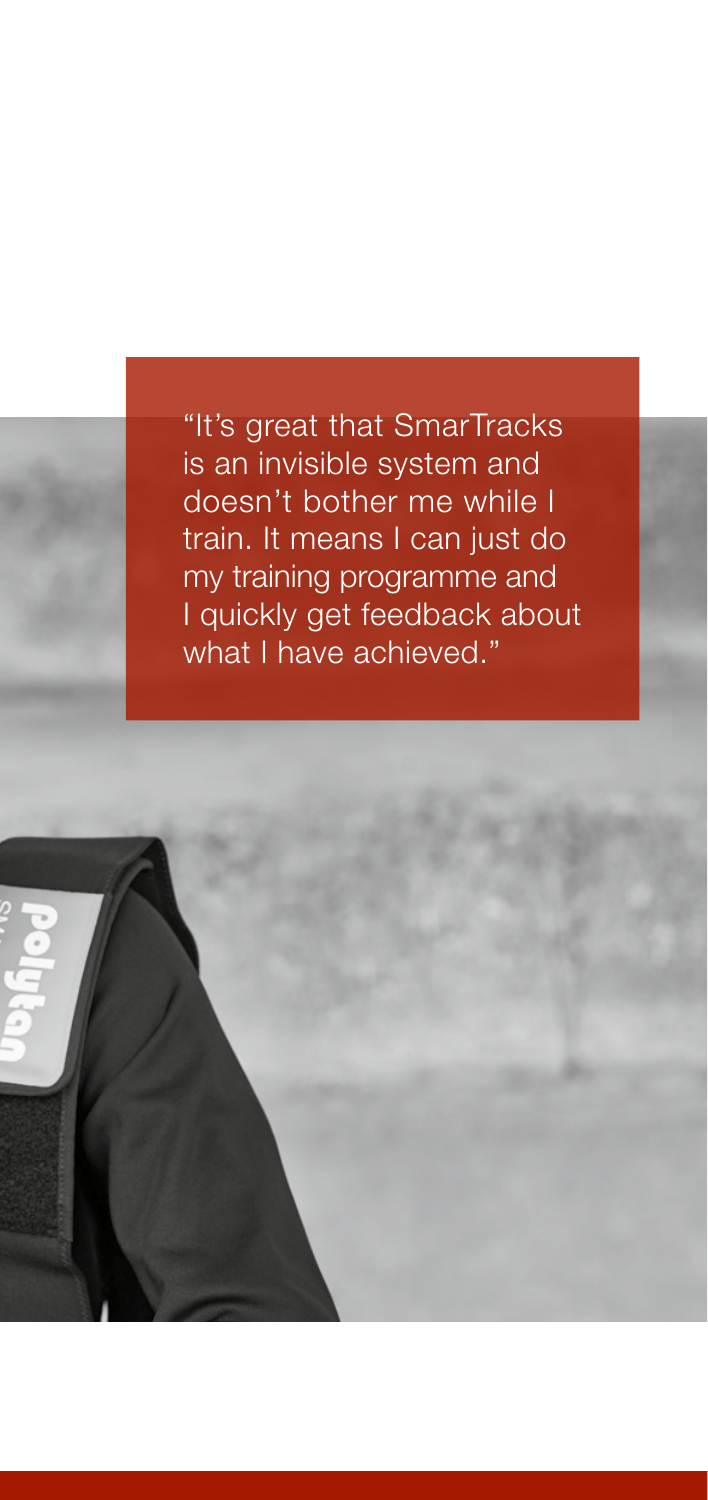#### TATJANA, WHEN DID YOU FIRST REALLY NOTICE THAT YOU COULD BUN FASTER THAN OTHER PEOPLE?

I think it was when I was in my teens and I started doing athletics.

#### WHAT'S YOUR GREATEST SPORTING DREAM?

My greatest dream is to run 100 metres in under 11 seconds and be in the final of the Olympics!

#### DO YOU RUN FASTER IN FRONT OF A CROWD?

If the mood is right then yes. It creates a great atmosphere and drives me to run faster and get the best from myself.

#### WHAT STADIUM WOULD YOU LIKE TO RUN IN?

I would like to run in the Olympic stadium in Athens, where it all began. That would be really exciting.

### ARE THERE TRACKS YOU RUN PARTICULARLY QUICKLY ON? DOES EVEN THE COLOUR OF THE TRACK MAKE A DIFFERENCE?

For me as a sprinter it's good if the track is relatively hard and doesn't yield much. The colour of the track doesn't make a difference when it comes to sports, but it's a nice change to see other colours like blue instead of the usual red.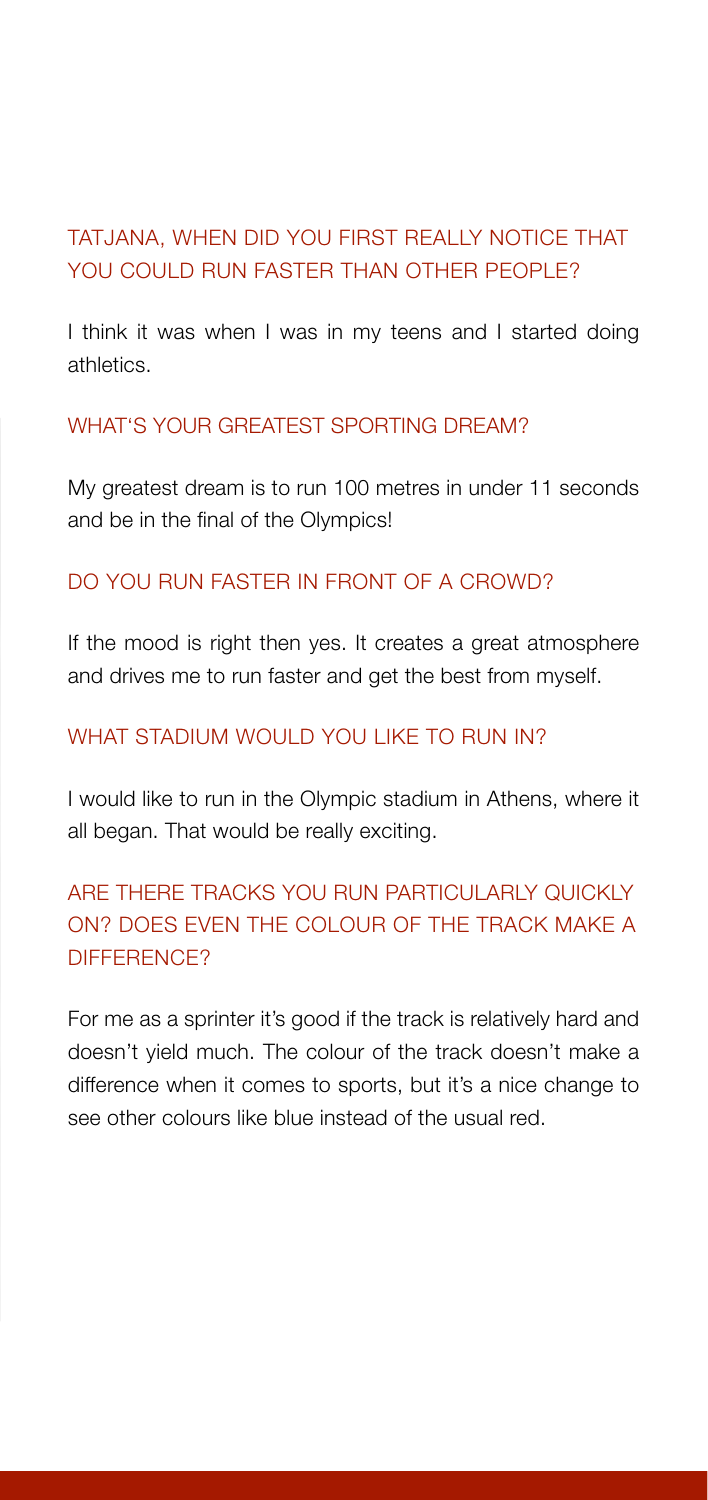#### WHAT OTHER TYPES OF SPORT DO YOU LIKE?

I like downhill mountain biking. I've tried it a couple of times and it was really cool.

### DO YOU HAVE ANY PLANS YET FOR WHAT YOU WANT TO DO "AFTER SPORTS"?

I'm studying social work and want to get into that field in the future, but you never know what the future holds so I'm not making any specific plans.



Tatiana Pinto, sprinter with LC Paderborn. Greatest successes: First place at World Relays Bahamas in 2017, European Champion in 2012 and fourth place in the Olympic games in 2016, in both cases in the relay team, German Champion in 2014, 2016 and 2018 for 60 and 100 metres.